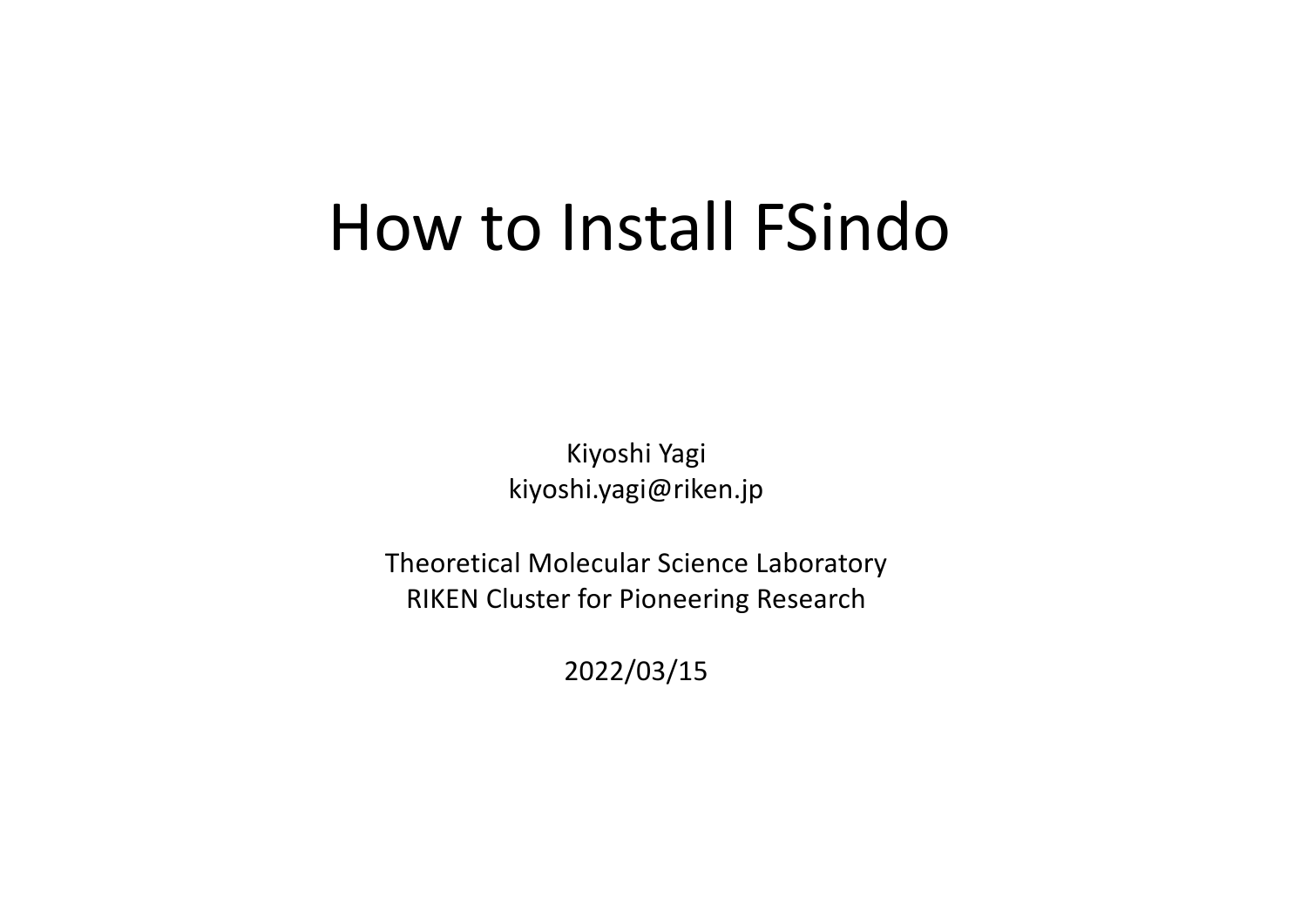## **NOTE**

- FSindo is a command line based program. This manual assumes that you are familiar with the commands in UNIX, and that you are working on Bourne Shell (bash).
- "/path/to/sindo" indicates the absolute path of your installation directory. For example,

/path/to/sindo -> /home/yagi/pgm/sindo-4.0\_220312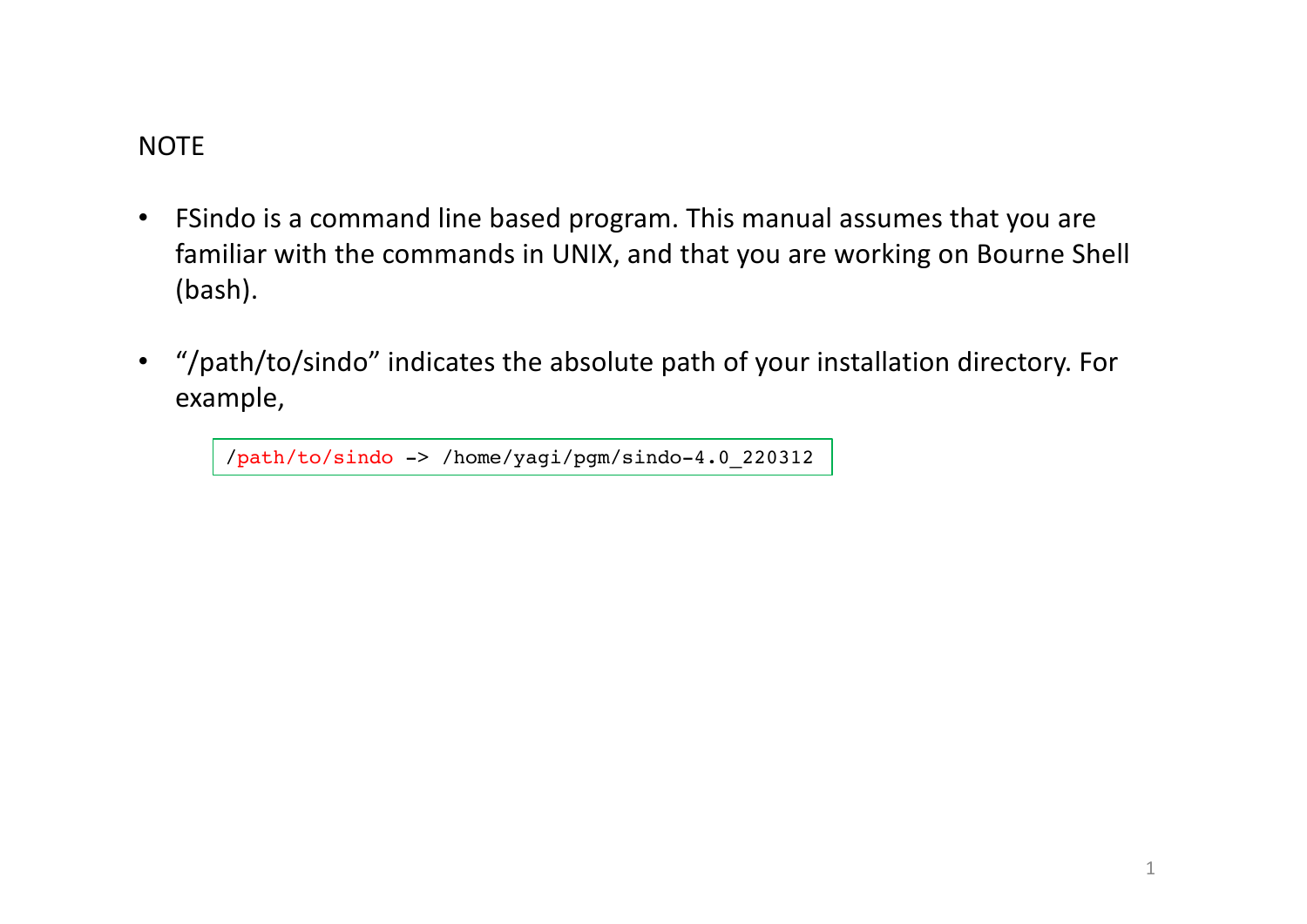- 0. Prepare LAPACK and BLAS libraries
	- NETLIB: http://www.netlib.org/lapack/
	- Intel Math Kernel Library
- 1. Download sindo-4.0\_xxxx.zip from our website https://tms.riken.jp/en/research/software/sindo
- 2. Unzip (double click ) the file, and configure

```
> cd sindo-4.0_xxxx/FSindo
> ./configure
(See the next page)
```
3. Build

```
> cd src
> make >& make.log
```
- When successful, an executable file will be created in "FSindo/bin/sindo".
- 4. Edit "sindovars.sh" and set "/path/to/sindo" to the name of install directory.

```
#!/bin/bash
export sindo_dir=/path/to/sindo
export CLASSPATH=${CLASSPATH}:$sindo dir/JSindo/jar/JSindo-4.0 fat.jar
export PATH=$PATH:$sindo_dir/script:$sindo_dir/FSindo/bin
export SINDO_RSH=ssh
```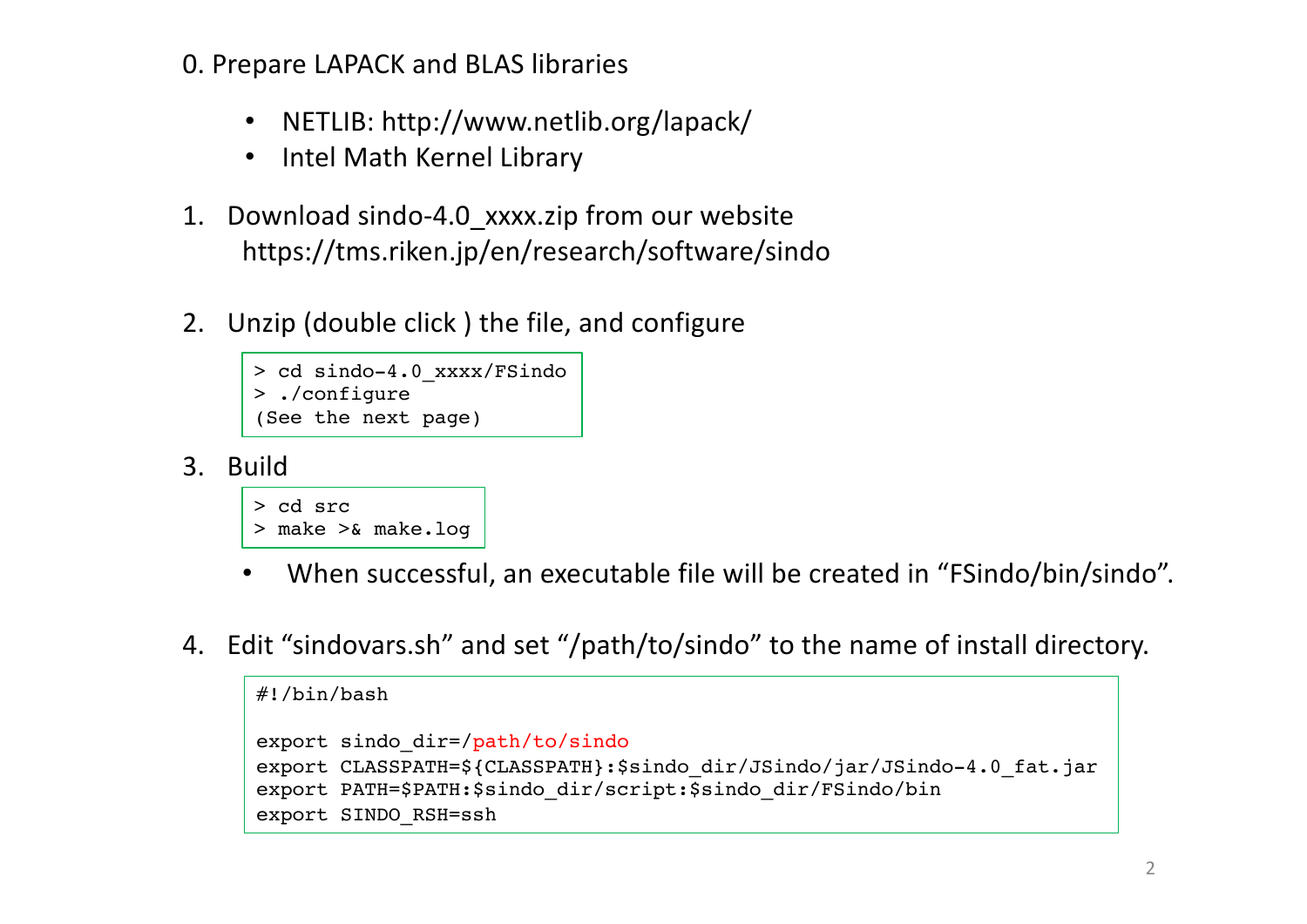```
/// Welcome to SINDO /// 
Running Configuration program
                                ------------------------------------------------------------------------
Press any key to continue: \leftarrow +Enter to continue
------------------------------------------------------------------------
Detecting the system ...
     - Detected GNU Fortran (gfortran)
Select the compiler [ qfortran/qfortranI8 ] \leftarrow List of available compilers
Default=gfortranI8 : ← Enter your choice.
   o Operating System = Mac OS
   o Fortran Compiler = Gfortran
   o Default integer = 8-byte
Provide the path for BLAS and LAPACK libraries:
example) -L/usr/local/lib -llapack -lblas
-L /Users/kyagi/lib/lapack-3.7.1 -llapack –lblas ← Enter your LAPACK/BLAS
Make config is written to src/make.inc
  ========================= NOTICE =========================
   Compiler options are written in this file. Feel free to
   change them as you like. I must say there is still a
   high possibility that an optimal choice improves the
   efficiency. Your report on better working option(s) is
   greatly appreciated! 
========================= NOTICE =========================
Press any key to continue:
```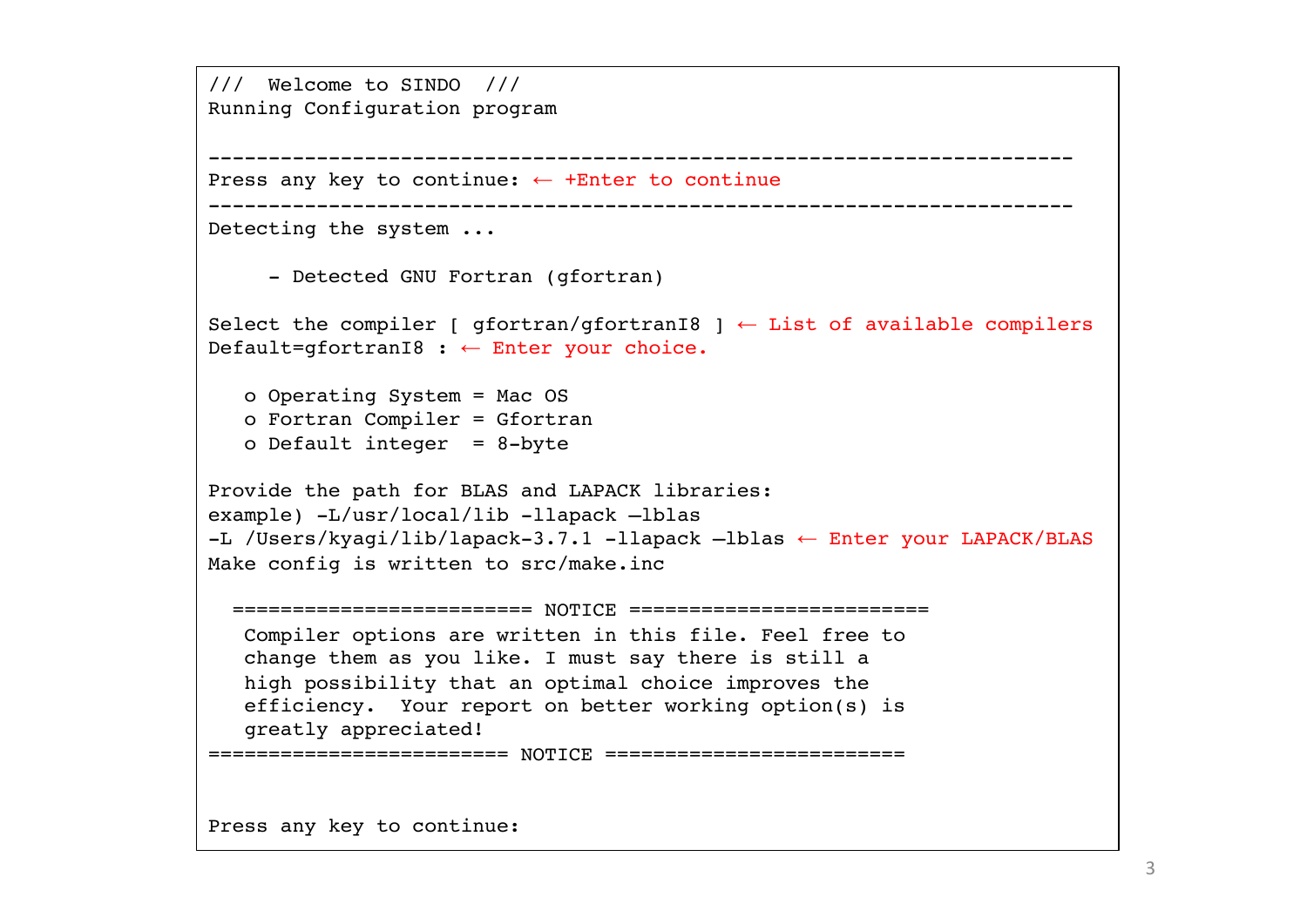If the compilation failed, please inspect "src/make.inc". Many problems come from wrong path for lapack/blas libs ("LAPACK") and/or from fortran options (F90OPT, F77OPT).

Example for gfortran/netlib

```
SINDO_ROOT = /Users/kyagi/Work/devel/sindo/sindo.master/Fsindo
TARGET = gfortranI8 
LAPACK = -L/Users/kyagi/Work/lib/lapack-3.7.1 -llapack -lblas
RM = rm
```
…

```
# Fortran77 compiler & option with and without optimization 
F77C = qfortranF77OPT= -fdefault-integer-8 -O2 -funroll-loops -fomit-frame-pointer
F77NOOPT= -fdefault-integer-8 -O0
# Fortran90 compiler & option with and without optimization 
F90C = qfortranF90OPT= -fdefault-integer-8 -O2 -funroll-loops -fomit-frame-pointer
F90NOOPT= -fdefault-integer-8 -O0
```